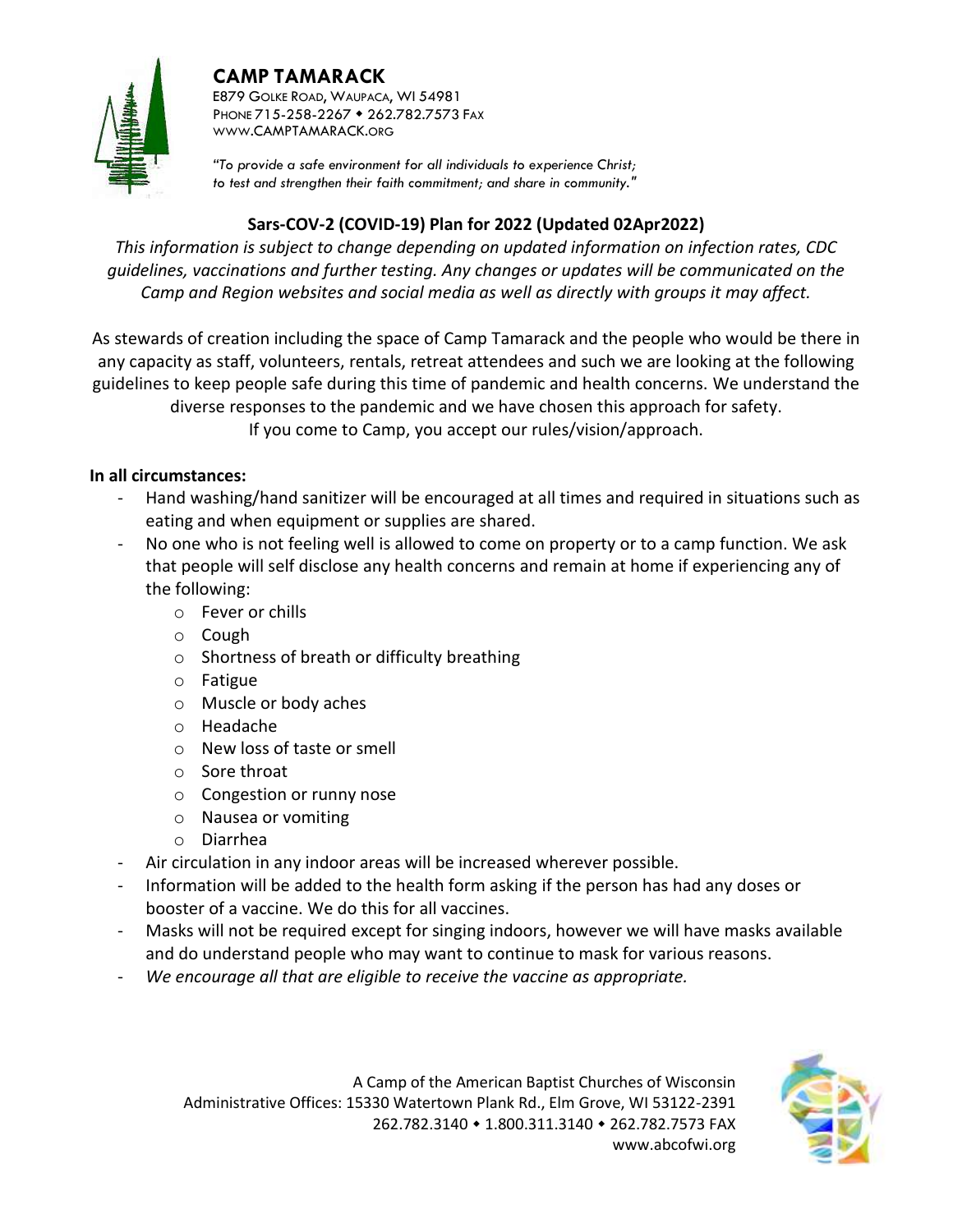## **For Region sponsored events (Retreats/Programming)**

- Prior to arriving at camp we ask that people monitor any symptoms for at least three days and do not come to the event if not feeling well. See above for symptoms.
- Arrival process for camps and registration for retreats we will minimize the number of people going in and out of cabins or common spaces and as much as possible will be done outside.
- Lodging will have increased physical distancing and the capacity will be reduced to *6* **people**  per cabin. Beds are currently set up for 3 feet separation and this will allow for increased separation. Other spaces such as the downstairs of the Tamarack and the John Gray may also be used to help keep separation depending on the number of campers. Appropriate distancing will be determined. Cleaning procedures by campers and staff will be updated and increased as well.
- Meals we will continue to have salad available for lunch and dinner, however the salad bar set up will not be used.
- Chairs/furniture/benches/tables in any area, whether indoors or outside, are not be moved without ARM- Camping or AM- Camping Facilities and Guest Services consent.
- Waterfront cleaning procedures for equipment will be put in place. Activities will be adjusted as needed to mitigate any contamination.
- Craft barn areas will be sanitized appropriately and any shared equipment will be cleaned between uses. Spaces will be set for appropriate physical distancing.
- Other outdoor activities such as team sports, carpet ball and others will have equipment sanitized between uses as appropriate, and physical distancing will be encouraged as appropriate for the activity. Games like birdie on a perch or any other with physical contact will be discouraged.
- The Canteen area will be updated with a physical barrier for the person distributing the items.
- Things such as worship, family groups or interest groups will be held outside when possible.
- Singing will be allowed inside for praying before meals and worship. Campers will be encouraged to distance.
- Campfires will be held and we will encourage campers/attendees to keep a distance when singing*. No shouting songs in close proximity are allowed.*
- After people go home (2-14 days post return from camp) we do ask for any information on illnesses for contact tracing purposes.

### **For rental groups that are family based:**

- We ask that when interacting with people not part of their family group, such as camp staff, physical distancing will occur as appropriate. We also ask that the group will let camp staff know if there is anyone ill when they return home.